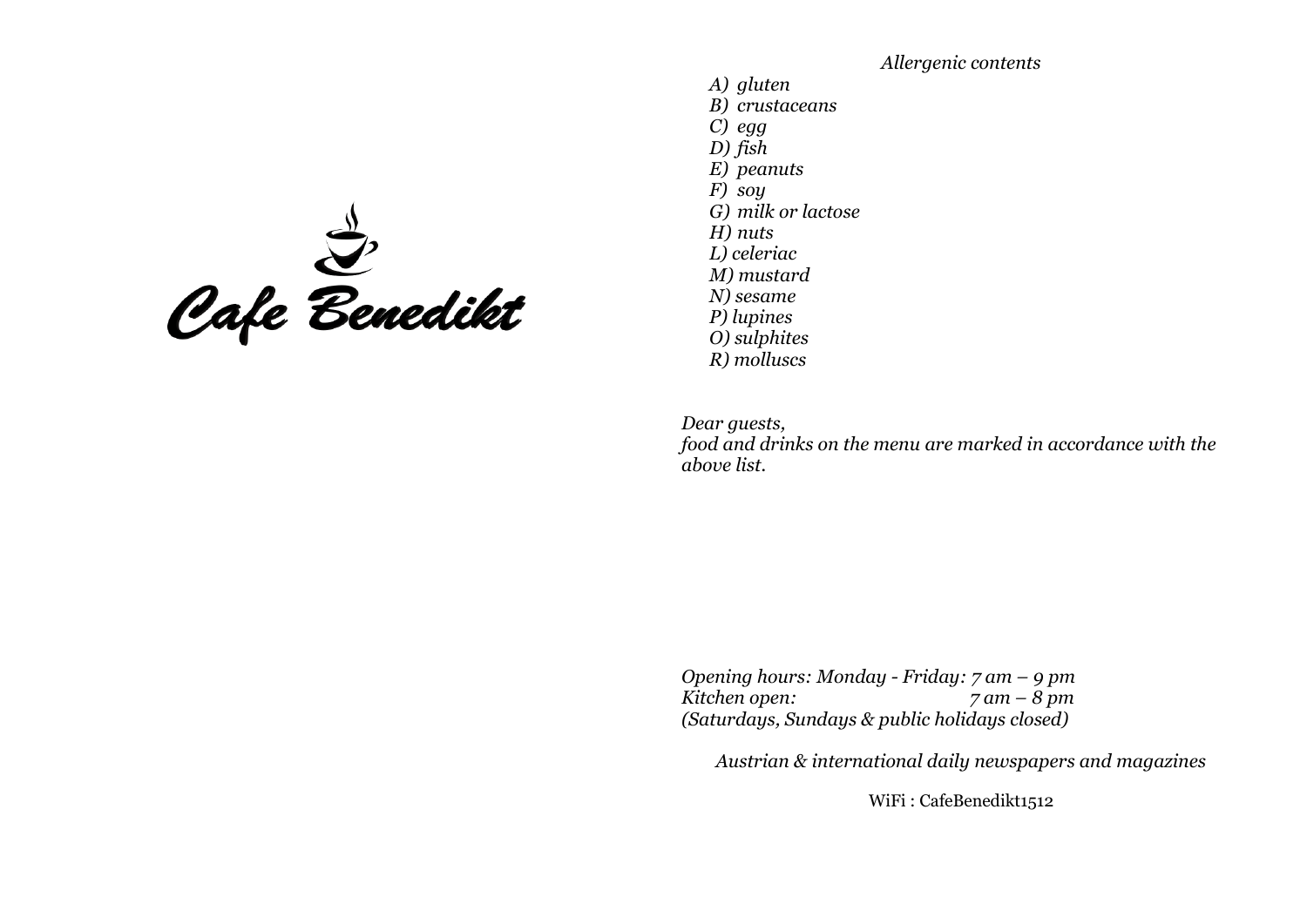| <b>BREAKFAST-MENU</b>                                                | $B$ reakfast – all day | <b>BREAKFAST - MENU</b>                                                                | Breakfast - all day                                                                  |
|----------------------------------------------------------------------|------------------------|----------------------------------------------------------------------------------------|--------------------------------------------------------------------------------------|
| Viennese Breakfast<br>(C, G, A)                                      |                        | Karinthian Breakfast<br>(C, G, A)                                                      |                                                                                      |
| Choice of coffee "Melange" or tea or hot chocolate,                  |                        | Choice of coffee "Melange" or tea or hot chocolate,                                    |                                                                                      |
| bread rolls (hand-made white roll, "Wachauer" roll)                  |                        | slices of dark bread, herb butter, roasted bacon,                                      |                                                                                      |
| portion of butter, jam, cream cheese with herbs, 1 soft-boiled egg   | 8,90                   | 2 eggs sunny side up, glass of pear juice 1/8l                                         | 11,50                                                                                |
| Classical Breakfast<br>(C, G, A)                                     |                        | Styrian Breakfast<br>(C, G, A)                                                         |                                                                                      |
| Choice of coffee "Melange" or tea or hot chocolate,                  |                        | Choice of coffee "Melange" or tea or hot chocolate,                                    |                                                                                      |
| bread rolls (hand-made white roll, brown bread stitch)               |                        | scrambled eggs with pumpkin seed oil made from 2 eggs, dark bread with                 |                                                                                      |
| portion of butter, jam, portion of                                   |                        | ham and fresh horseradish,                                                             |                                                                                      |
| tender ham&sliced cheese, tomatoes,                                  |                        | glass of naturally cloudy apple juice 1/8 l                                            | 10,80                                                                                |
| 1 soft-boiled egg, glass of freshly squeezed orange juice 1/8 l      | 12,50                  |                                                                                        |                                                                                      |
| <b>Small Breakfast</b><br>(C, G, A)                                  |                        | Small Cheese Plate<br>$\left( \mathcal{G} \right)$                                     | 5,40                                                                                 |
| Choice of coffee "Melange" or tea or hot chocolate,                  |                        | sliced cheese, cream cheese with herbs, brie                                           |                                                                                      |
| 2 eggs in a glass with chive, roll with butter and                   |                        |                                                                                        |                                                                                      |
| glass of freshly squeezed orange juice $1/8$ l                       | 9,50                   |                                                                                        |                                                                                      |
|                                                                      |                        | Small Portion of Ham<br>$\left( G\right)$                                              | 4,50                                                                                 |
| <b>French Breakfast</b><br>(C, G, A)                                 |                        | tender ham with horseradish                                                            |                                                                                      |
| Choice of coffee "Melange" or tea or hot chocolate,                  |                        |                                                                                        |                                                                                      |
| bread rolls (hand-made white roll, "Wachauer" roll),                 |                        |                                                                                        |                                                                                      |
| rosemary butter, ham and cheese omelette made from 2 eggs            | 10,80                  |                                                                                        |                                                                                      |
|                                                                      |                        | we will happily accept special requests and make changes to any of the set             |                                                                                      |
| <b>Breakfast Benedikt</b>                                            | (C, G, A, H, L, E)     |                                                                                        | breakfasts. We permit ourselves to calculate adequate surcharges. Additional charges |
| Choice of coffee "Melange" or tea or hot chocolate,                  |                        | apply also if you would like selection teas or coffee specialties, other than a coffee |                                                                                      |
| bread rolls (hand-made white roll, brown bread stitch),              |                        | "Melange", a small coffee with or without milk or an Americano with or without         |                                                                                      |
| strawberry jam, 2 eggs in a glass "Benedikt", portion of             |                        | mik                                                                                    |                                                                                      |
| tender ham&sliced cheese, served with tomatoes and                   |                        |                                                                                        |                                                                                      |
| portion of rosemary butter                                           |                        |                                                                                        |                                                                                      |
| also comes with a portion of Greek yoghurt $w/$ honey, walnuts and a |                        |                                                                                        |                                                                                      |
| glass of currant juice 1/8l                                          | 15,90                  |                                                                                        |                                                                                      |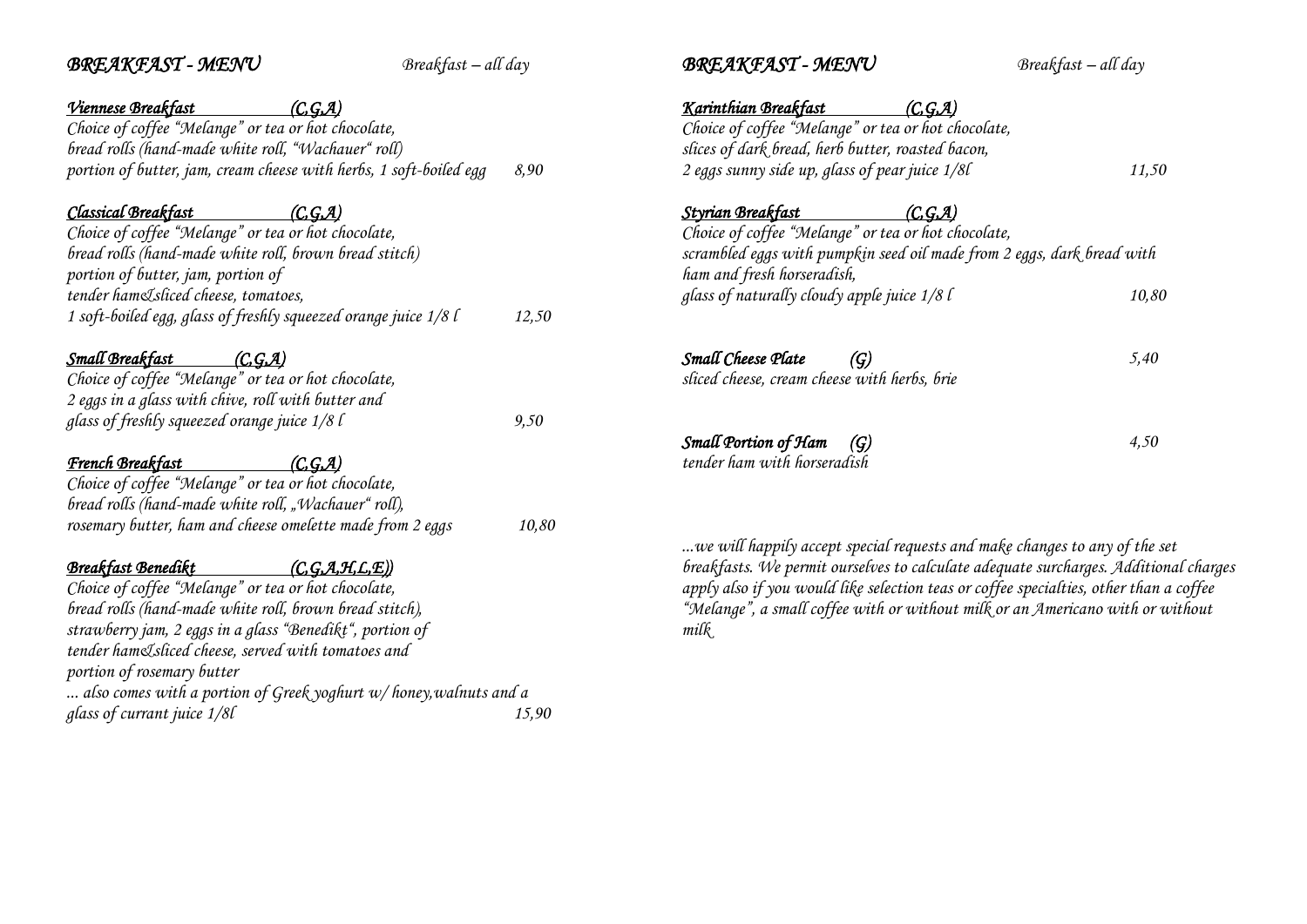*Free Range Eggs from the Werkovits Farm* 

| <u>Eggs</u>                                      |           | per additional egg |      |  |
|--------------------------------------------------|-----------|--------------------|------|--|
| 1 soft boiled egg                                | (C)       | 1,70               |      |  |
| 1 Egg sunny side up                              | (C)       | 1,90               |      |  |
| 2 soft boiled eggs, peeled and served in a glass | (C)       | 3,80               |      |  |
| 2 soft boiled eggs, peeled and served in a glass |           |                    |      |  |
| "Benedikt" (w/ Hollandaise sauce)                | (C, A, L) | 4,00               |      |  |
| Scrambled eggs made from 2 eggs                  | (C, G)    | 4.00               | 1,70 |  |
| Scrambled eggs with pumpkin seed oil made        |           |                    |      |  |
| from 2 eggs                                      | (C, G)    | 4,50               | 1,70 |  |

| Ham and eggs made from 2 eggs                                               | (C) | 5.40      | 1,70 |
|-----------------------------------------------------------------------------|-----|-----------|------|
| Bacon and eggs made from 2 eggs                                             | (C) | 5,40 1,70 |      |
| Scrambled eggs $w$ / Frankfurter sausages made from 2 eggs $(C, G, L)$ 7,20 |     |           | 1,70 |

| Omelette made from 2 eggs w/tender ham                         | (C, G) | 5.40 | 1,70  |
|----------------------------------------------------------------|--------|------|-------|
| Omelette made from 2 eggs $w$ cheese                           | (C, G) | 5.40 | -1,70 |
| Omelette made from 2 eggs $w$ / tender ham and cheese $(C, G)$ |        | 5.90 | 1,70  |

# *Bread & little treats to go with your coffee*

| (A,G)   | 1,60 |
|---------|------|
| (A, G)  | 1,70 |
| (A, G)  | 1,70 |
| (A)     | 1,00 |
| (A, G)  | 2,50 |
| (A, G)  | 3,20 |
|         |      |
| (A,C,G) | 2,80 |
|         |      |

*BREAKFAST Breakfast- all day*

# *Sandwiches*

| Hand-made white bread roll or "Wachauer" roll<br>(A,G)<br>$w$ tender ham and horseradish                                |              |
|-------------------------------------------------------------------------------------------------------------------------|--------------|
| Brown bread stitch w/ tender ham and horseradish $(A, G)$<br>Salted white bread stick $w/$ ham and horseradish $(A, G)$ | 4,90<br>5,20 |
| Slice of dark bread $w$ tender ham and horseradish $(A, G)$                                                             | 5,40         |

# *Small extras*

#### *Butter*

| Portion of butter         | (G)               | 1.60 |
|---------------------------|-------------------|------|
| Home-made rosemary butter | $\left( G\right)$ | 1,80 |
| Home-made herb butter     | $\left( G\right)$ | 1.80 |

#### *Jam & more*

| Quality strawberry or apricot jam       |                   | 2.20 |
|-----------------------------------------|-------------------|------|
| Portion of honey                        |                   | 1.70 |
| Home-made cream cheese with herbs       | $\left( G\right)$ | 3.20 |
| Greek style yoghurt $w$ /honey, walnuts | (G,E)             | 5.20 |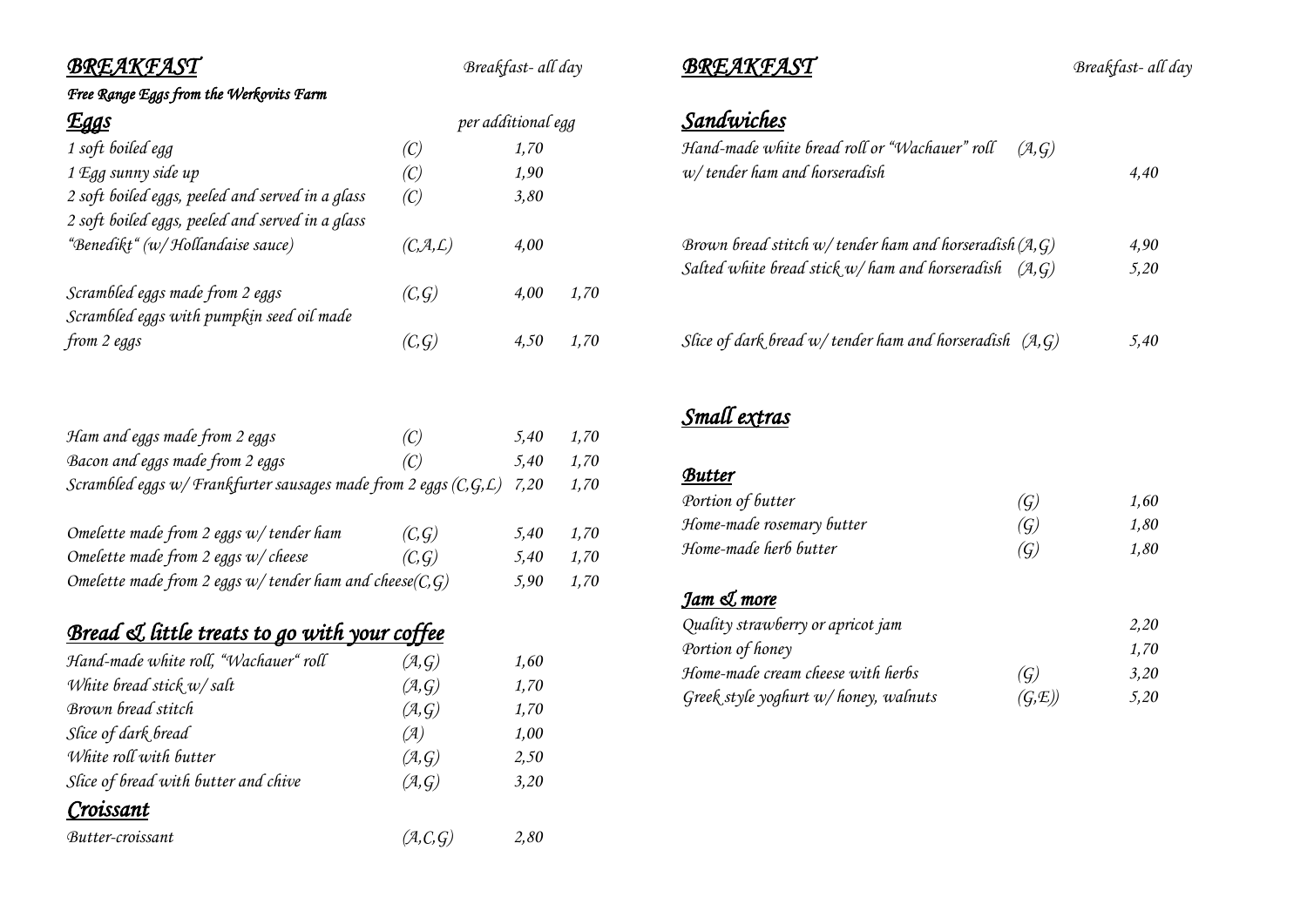# *Coffeehouse dishes*

# *Coffeehouse dishes*

# *Salads*

| Small mixed salad                                                                              | 4,00  |
|------------------------------------------------------------------------------------------------|-------|
| Small green salad                                                                              | 3,50  |
| Feta in crunchy bacon crust on green salad<br>$\left( \mathcal{G} \right)$                     | 9,80  |
| Greek salad<br>$\left( \mathcal{G} \right)$                                                    | 9,80  |
| Fried chicken filet strips on green salad<br>(G, C, A)                                         | 10,90 |
| Grilled chicken filet strips on mixed salad                                                    |       |
| (carrot, celeriac, green salad)                                                                | 10,90 |
| Small cold dishes                                                                              |       |
| Egg à la mayonnaise on French salad<br>$(C, \mathcal{L}, \mathcal{M}, \mathcal{A}, G)$         | 6,50  |
| "Russian" egg with caviar (substitute) and salad garnish                                       |       |
| $(C, \mathcal{L}, \mathcal{M}, \mathcal{A}, \mathcal{D}, G)$                                   | 6,80  |
| Roll of ham filled with mayonnaise Lvegetables                                                 | 7,20  |
| Portion of air-dried pork ham with horseradish $(C, \mathcal{L}, \mathcal{M}, \mathcal{A}, G)$ | 6,90  |
| Soups                                                                                          |       |
| Soup of the day                                                                                | 4,50  |
| Home-made goulash soup<br>(A)                                                                  | 5,90  |
| Small hot dishes                                                                               |       |
| Crunchy ham&cheese toasty<br>(A, G)                                                            | 4,50  |
| Frankfurter sausages with mustard<br>(L, M)                                                    | 4,80  |
| Special-Debreziner sausages with mustard<br>$(\mathfrak{M})$                                   | 5,00  |
| Smoked Sausage Austrian style with mustard<br>(L, M)                                           | 5,10  |
| Extras                                                                                         |       |
| Portion of cranberry jam                                                                       | 1,00  |
| Portion of fresh horseradish                                                                   | 1,00  |
| Portion of real Styrian pumpkin seed oil                                                       | 1,20  |

# *Vegetarian dishes*

| Home-made pasta (Austrian style) mixed with |                 |      |
|---------------------------------------------|-----------------|------|
| scrambled eggs, served with green salad     | (C, G, A)       | 9,50 |
| Sliced roasted bread dumplings mixed with   |                 |      |
| scrambled eggs, served with green salad     | (C, G, A)       | 9,50 |
| <b>Baked pieces of Brie cheese</b>          |                 |      |
| with cranberry jam and tartare sauce        | (C, G, A, M, L) | 9,50 |

#### *Mains*

| Grilled chicken filet in its sauce with rice                          |              |       |
|-----------------------------------------------------------------------|--------------|-------|
| and green salad                                                       | (A, G, L)    | 13,50 |
| Chicken filet Parisian style with                                     |              |       |
| parsley potatoes and cranberry jam                                    | (G, A, C)    | 13,50 |
| "Wiener Schnitzel" (Viennese style fried pork                         |              |       |
| <b>escalope)</b> with parsley potatoes $(C, G, A)$                    |              | 12,50 |
| "Zwiebelrostbraten" (Viennese style Roast beef in gravy (medium-rare) |              |       |
| Topped w fried onions and served w roasted potatoes) $(A, G, M, L)$   |              | 17,90 |
| "Altwiener Backfleisch" (fried beef escalope with mustard and         |              |       |
| horseradish) with roast potatoes & cranberry jam                      | (A, C, G, M) | 17,90 |

#### *Dessert*

| Succulent chocolate cake with whipped cream     | (A,C,F,G,H) | 5,40 |
|-------------------------------------------------|-------------|------|
| Original Tichy's ice cream dumpling filled with |             |      |
| apricot puree, 1 piece                          | (H, G, C)   | 3.80 |

#### *Pastries*

*Dear guests,*

*Please feel free to also choose from our selection of home-made pastries in the display case.*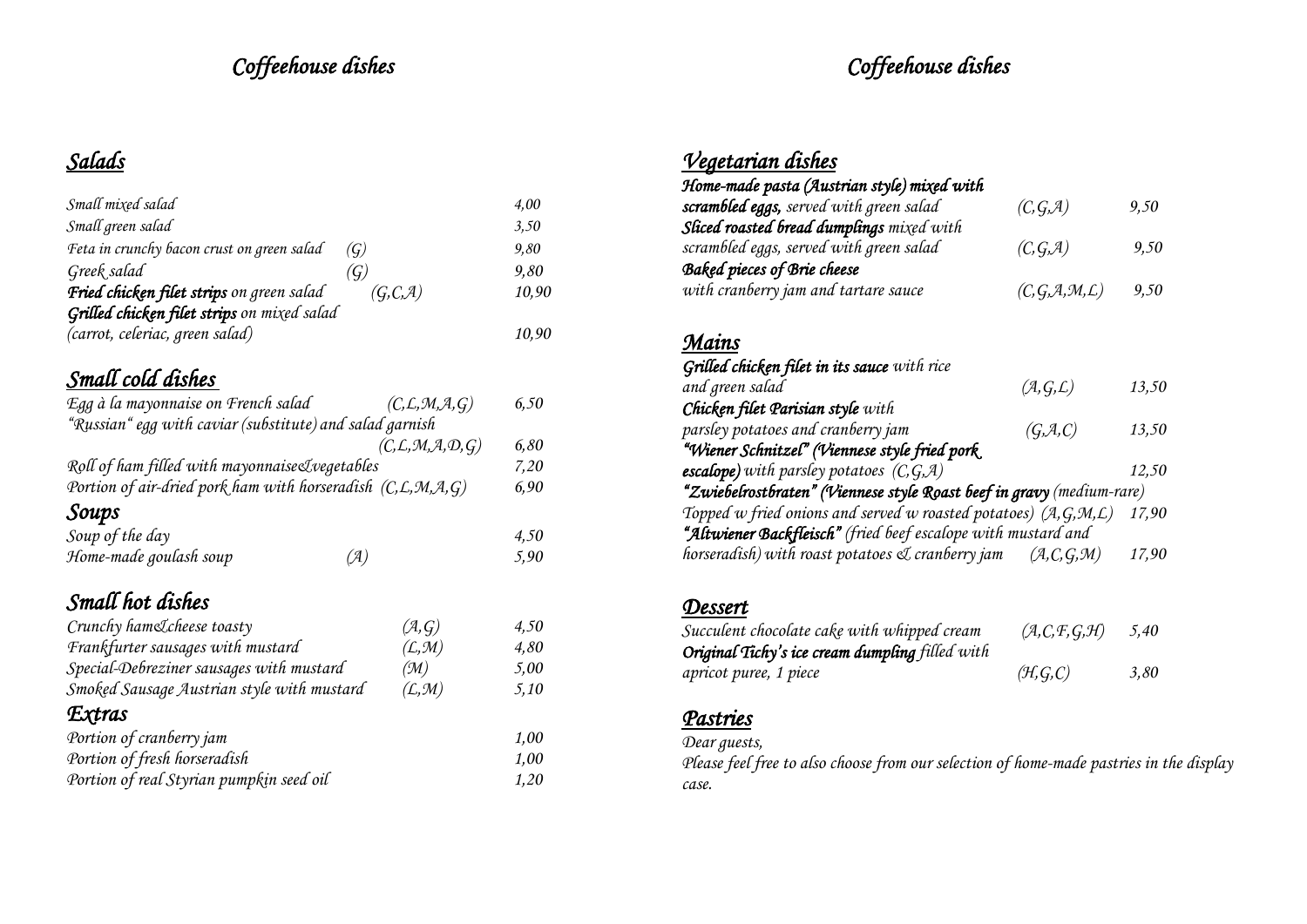# *Hot drinks*

# *Coffee*  **"ACCADEMIA DEL CAFFE***"*

| Espresso (single shot)                               |                        | 3,00 |
|------------------------------------------------------|------------------------|------|
| Espresso with cream                                  | $\left( G\right)$      | 3,20 |
| Americano                                            |                        | 3,90 |
| Americano with cream                                 | $\left(  G\right)$     | 4,20 |
| Coffee "Melange" (Viennese coffee w steamed milk)(G) |                        | 4,20 |
| Espresso (double shot)                               | $\left(  G\right)$     | 4,40 |
| Espresso (double shot) with cream                    | $\left( \c{G} \right)$ | 4,60 |
| Classic cappuccino                                   | $\left(  G\right)$     | 4,30 |
| Cappuccino with whipped cream                        | (G)                    | 4,70 |
| Large mug of coffee with milk                        | $(\c{G})$              | 4,60 |
| Latte Macchiato                                      | G.                     | 4,80 |

### *Hot drinks*

*Tea* 

| Assam, Earl Grey, green tea,       |      |
|------------------------------------|------|
| peppermint, camomile and fruit tea | 3.80 |
|                                    |      |
|                                    |      |

| <b>Berries</b> selection | 4.20 |
|--------------------------|------|
| Alpine herbs selection   | 4.20 |

#### *Traditional coffee specialties*

| " <b>Tupfert"</b> (espresso with whipped cream)            | (G) | 3,30 |
|------------------------------------------------------------|-----|------|
| "Einspänner" (americano with whipped cream and             |     |      |
| icing sugar on the side)                                   | (G) | 4.70 |
| "Cafe coretto" (double shot espresso with Vecchia Romagna) |     | 6.20 |

#### *Drinking chocolate*

| Hot chocolate                            | $\left( G\right)$ | 4.00 |
|------------------------------------------|-------------------|------|
| Hot chocolate with whipped cream         | $\left( G\right)$ | 4.80 |
| Perfumed chocolate (Cointreau, Amaretto) | $\left( G\right)$ | 5.90 |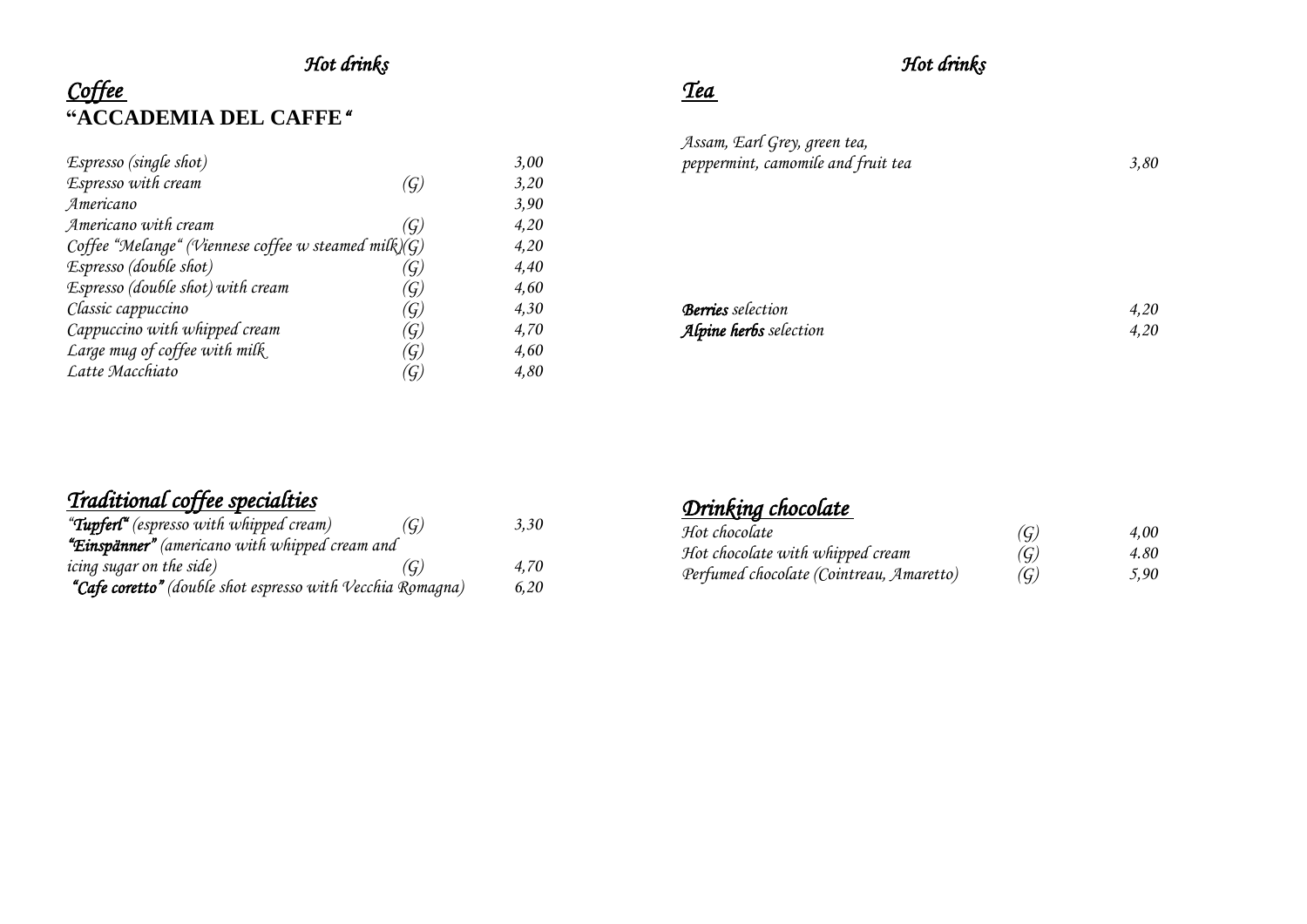#### *Non-alcoholic beverages*

# *Soft drinks*

| Soda water 0,25l                                             | 1,60 |
|--------------------------------------------------------------|------|
| Soda water with freshly squeezed lemon 0,25l                 | 2,30 |
| "Vöslauer" mineral water, still or sparkling                 | 3,00 |
| Almdudler (lemonade with herbal extracts) 0,35l              | 3,70 |
| Coca Cola 0,33l                                              | 3,70 |
| Coca Cola Zero 0,33l                                         | 3,70 |
| Schweppes tonic water 0,20l                                  | 3,70 |
| Schweppes bitter lemon 0,20l                                 | 3,70 |
| Red Bull 0,25l                                               | 3,90 |
| Apple juice 0,25l                                            | 2,80 |
| Apple juice with soda $0,250$                                | 2,20 |
| Apple juice, naturally cloudy 0,25l                          | 3,10 |
| Apple juice, naturally cloudy with soda 0,25l                | 2,40 |
| Orange juice, squeezed 0,25l                                 | 4,60 |
| Grape juice (Poysdorf) 0,25l                                 | 3,10 |
| Apple juice with water $0.25$                                | 1,80 |
| Apple juice, naturally cloudy or grape juice with water 0,25 | 2.00 |
| Pago with water 0,5                                          | 4,10 |
| Elderflower syrup with soda water 0,25l                      | 1,90 |
| Raspberry syrup with soda water 0,25l                        | 1,90 |
| Portion of freshly squeezed lemon juice                      | 0,40 |

#### *Alcoholic beverages*

# *Beer from the keg*

| 0,20                           | (A) | 2,80 |
|--------------------------------|-----|------|
| 0,331                          | (A) | 3,70 |
| 0.50                           | (A) | 4,80 |
| <b>Bottled</b> beers           |     |      |
| Wheat beer 0,50l               | (A) | 4,60 |
| Alcohol-free beer 0,50l<br>(A) |     | 4,60 |
| House wine                     |     |      |
| Grüner Veltliner 1/8l          | (O) | 2,80 |
| Red wine Cuvee                 | (O) | 2,80 |

#### *Other wines*

*Dear guests,* 

*Please have a look at our black board to discover the varying selection of wines at Cafe Benedikt. Our waiters are happy to recommend wines to accompany the dish of your choice!* 

#### *Spritz*

| White wine spritzer 1/4l  | $\left( 0\right)$   | 3,20 |
|---------------------------|---------------------|------|
| Elderflower spritzer 1/4l | $\langle 0 \rangle$ | 3.60 |
| Aperol spritz 1/4l        | (O)                 | 4.60 |